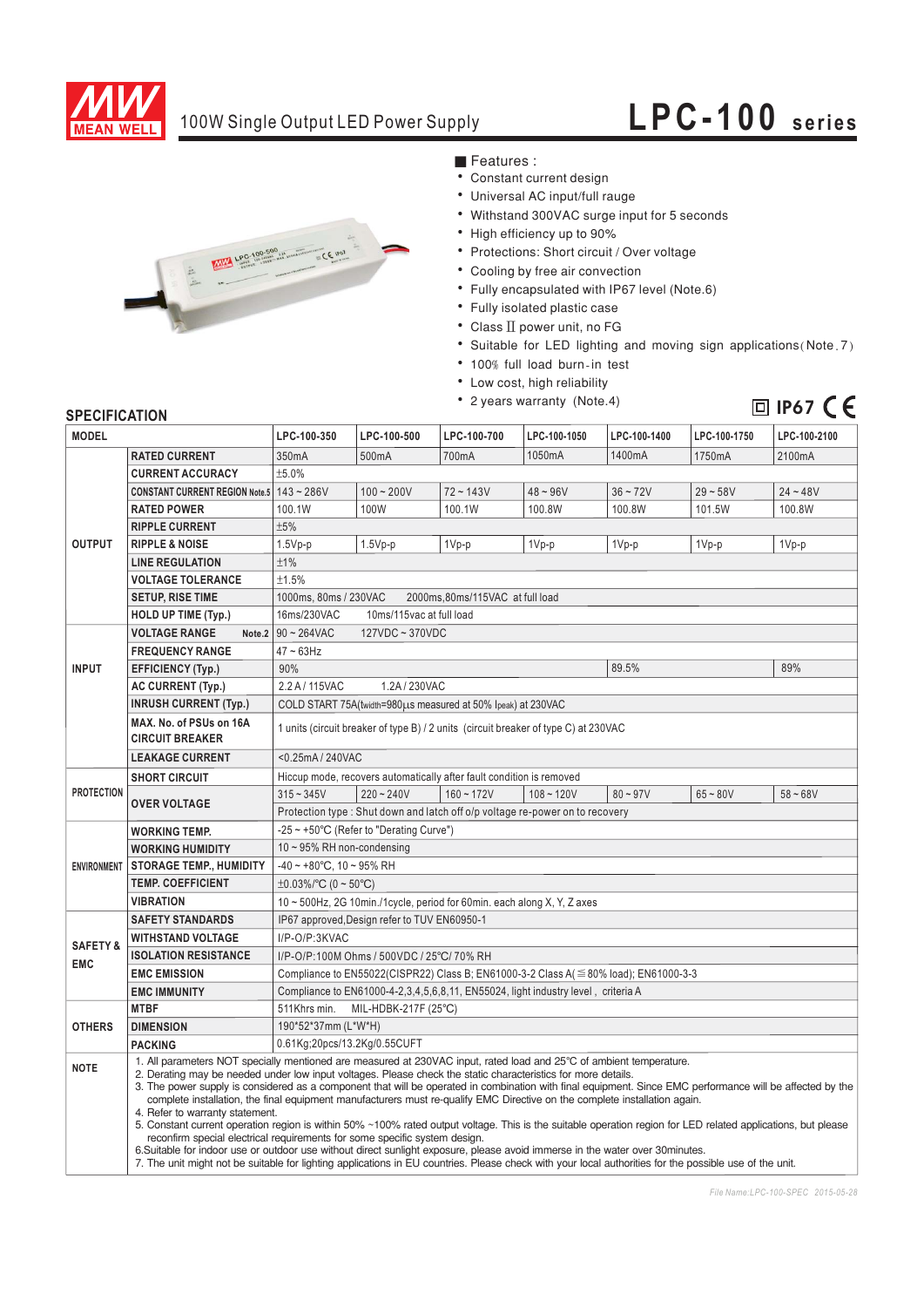

# 100W Single Output LED Power Supply **LPC-100 series**



*File Name:LPC-100-SPEC 2015-05-28*